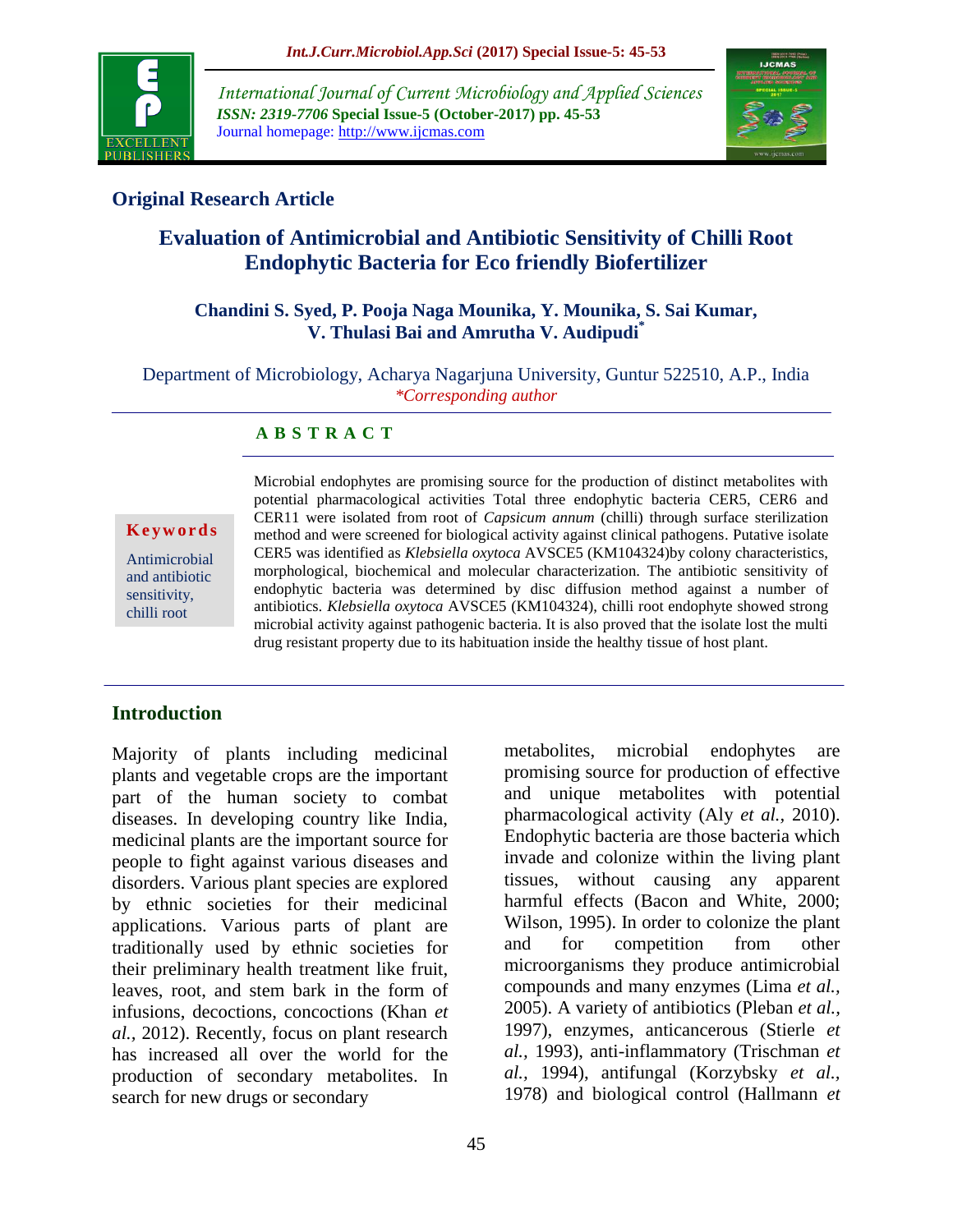*al.,* 1997) agents have been isolated from endophytic microorganisms. Approximately, 30,000 plant species are present on earth (Strobel and Daisy, 2003), but only a few plant associated endophytic microorganisms have been studied thoroughly. Therefore, there is a need to explore or discover novel and interesting endophytic microorganisms capable to producing natural products and bioactive secondary metabolites (Strobel *et al.,* 2004).

Several important attributes and medicinal properties of plants may be due to endophytes residing in it. Numerous studies have also demonstrated that endophytes synthesize bioactive compounds which help to promote plant growth and increase resistance in plant against their pathogens (Rosenblueth and Martines-Romero, 2006; Ryan *et al.,* 2008).

Ether extract and alcoholic extract of fruit of Embilica officinalis has been reported to have strong antimicrobial property while fruit extract of *F. jangomas* showed good activity against *Pseudomonas aeruginosa*, *Klebsiella pneumonia* and *Escherichia coli* (Srivastava *et al.,* 2010).

With this background the present research work has been focused to evaluate antibiotic susceptible or antibiotic resistant properties of endophytic bacteria isolated from chilli root (*Capsicum annum* US 341).

## **Materials and Methods**

## **Collection of plant sample**

For isolation of endophytic bacteria, Capsicum annum US341 from LAM, Guntur was selected. Roots, were carefully cut out, tagged and stored in plastic bags at  $4^{\circ}$ C. Within 5-6 hours, these plant materials were used for the isolation of endophytes.

## **Isolation of endophytic bacteria**

The collected plants were first briefly washed under running tap water and the stems, leaves were cut into small pieces. These small pieces were rinsed in sterile distilled water and after that surface sterilization was performed by treating first with 70% ethanol for 30 sec and then with 0.1% mercuric chloride solution for 2min. The disinfected parts of plants were rinsed again with distilled water and drained. After that, they were cut longitudinally with a sterile scalpel, and after removing the outer layer of plant part inner exposed parts of plant were placed on autoclaved nutrient agar (Hung and Annapurna, 2004). Surface disinfected intact plant parts were also placed on nutrient agar as control. All plates were incubated at 30oC for several days. Bacterial colonies around the cut pieces were selected as endophytic bacteria.

## **Screening of antibacterial activity and antifungal activity**

Clinical pathogens gram positive *(Streptococcus* sp, *Staphylococcus aureus* MTCC-737) and gram negative bacteria (*Pseudomonas* sp., *E. coli* MTCC-443) and *Colletotrichum gleosporoides* were used to evaluate the antimicrobial activity of endophytic bacteria. All pathogenic bacteria were obtained from Department of Microbiology, ANU, Guntur. Screening of endophytic bacteria was performed in two steps i.e. primary screening and secondary screening.

## **Primary Screening**

Determination of antibacterial activity through primary screening was done by perpendicular streak method (Oskay *et al.,* 2004). Nutrient agar plates were prepared in which isolated endophytic bacteria were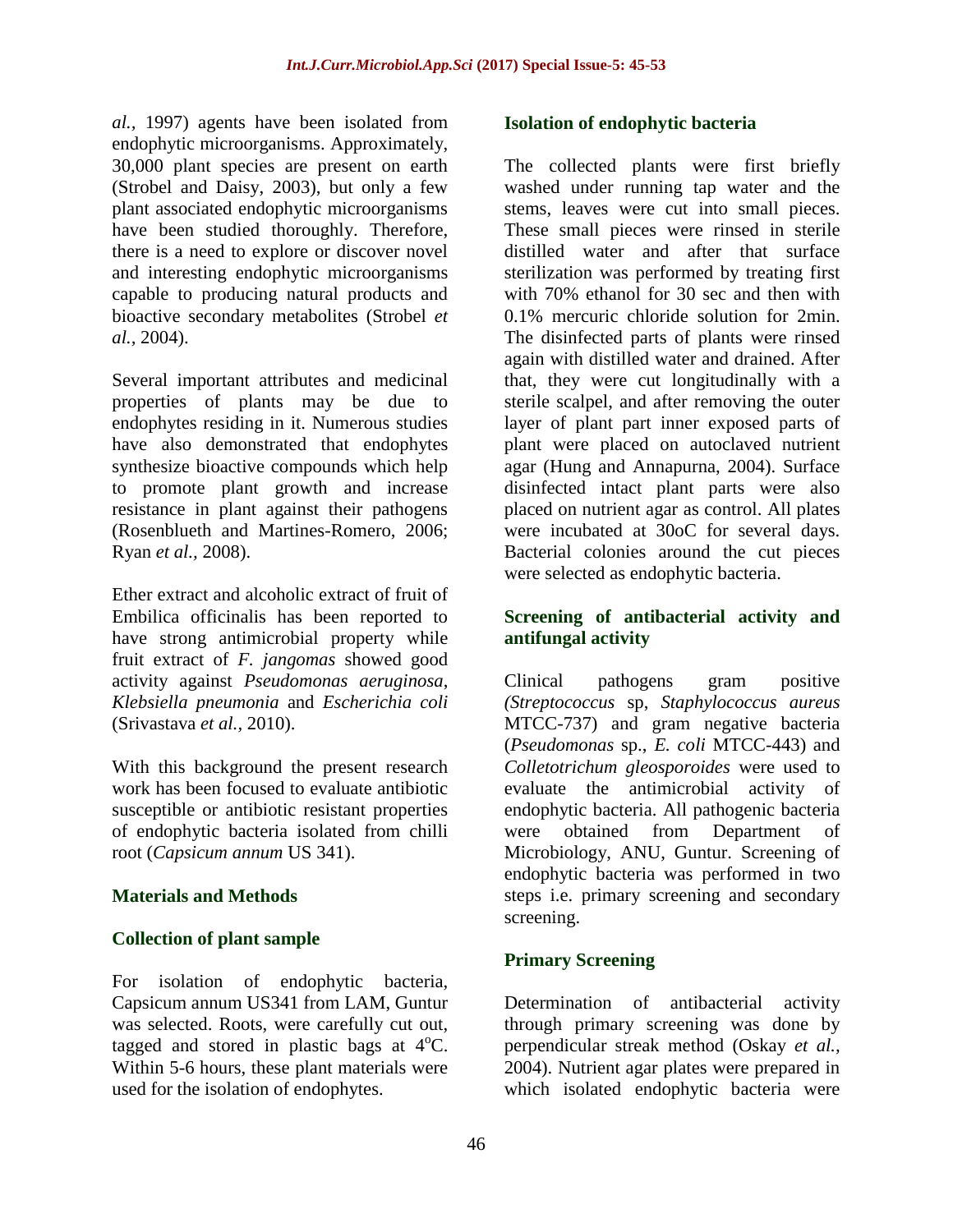streaked in the centre and these plates were incubated at  $37^{\circ}$ C for two days. Later the pathogens (*Staphylococcus aureus, Staphylococcus aureus MTCC-737, Escherichia coli, Pseudomonas sp., Proteus vulgaris, Klebsiella sp., E. coli* MTCC-443) were single streaked perpendicular to endophytic strain without touching it and again incubated at  $37^{\circ}$ C for 24 hours. Antagonism was measured by measuring the inhibition zone.

#### **Secondary Screening**

Secondary screening of endophytic bacterial strains was done by agar well diffusion method (Pandey *et al.,* 2004) using Ethyl acetate for extraction. 100 µl of pathogenic microorganisms in nutrient broth (absorbance 0.1 at 660 nm) was spread on Nutrient Agar (NA) plates. A well of 8 mm diameter was bored with the help of sterile cork borer and 150 µl of solvent extract was loaded into wells. One well without solvent extract was kept for control. These plates were incubated at 37°C for 24 h.

#### **Antibiotic susceptibility test of pathogenic bacteria**

The antibiotic sensitivity of endophytic bacteria was determined by disc diffusion method against a number of antibiotics (Norfloxacin-10 µg.disk-1, Cefotaxime-30 µg.disk-1, Ceftriaxone-30 µg.disk-1, Ciprofloxacin-5 µg.disk-1, Ofloxacin-5 µg.disk-1) with different concentrations, and pathogenic bacteria like *E.coli*, *Bacillus subtilis, Streptococcus, Staphyloccus, Proteus.*

## **Morphological and Biochemical Characterization**

Standard morphological and biochemical tests were performed for the identification of endophytic bacteria. They were characterized by gram staining, endospore formation and biochemical tests like citrate utilization, oxidase, nitrate reduction, catalase, MR and VP test. They were identified according to Bergey's Manual of Systemic Bacteriology.

### **Results and Discussion**

Total three endophytic bacteria CER5, CER6 and CER11 were isolated through surface sterilization method (Hung and Annapurna, 2004) from root of *Capsicum annum. (plate 1)*

Antimicrobial activity of endophytic bacteria was studied against Gram positive (*Staphylococcus, Streptococcus)* and Gram negative (*Escherichia coli, Pseudomonas*) and *Collitotrichum gleosporoides.* All the three isolates showed antagonism against *Colletotrichum* (Table1), CER-5 inhibited both Gram positive and Gram negative pathogenic bacteria used in the study, while CER-6 and CER-11 were unable to inhibit bacterial pathogens(table1)

#### **Identification of chilli root endophytic bacteria**

Three selected endophytes CER5, CER6 and CER11 were identified by colony characteristics, morphological, biochemical and molecular characterization. (Table2, Table3 and Table4),

According to morphological and biochemical characterization of all three bacterial strains, they were found to be Gram negative. Gram negative isolates exhibited negative results for endospore test and were found as the only isolates showing antimicrobial activity against all pathogenic bacteria tested. CER-5, CER-6 were classified as *Klebsiella* sp. according to their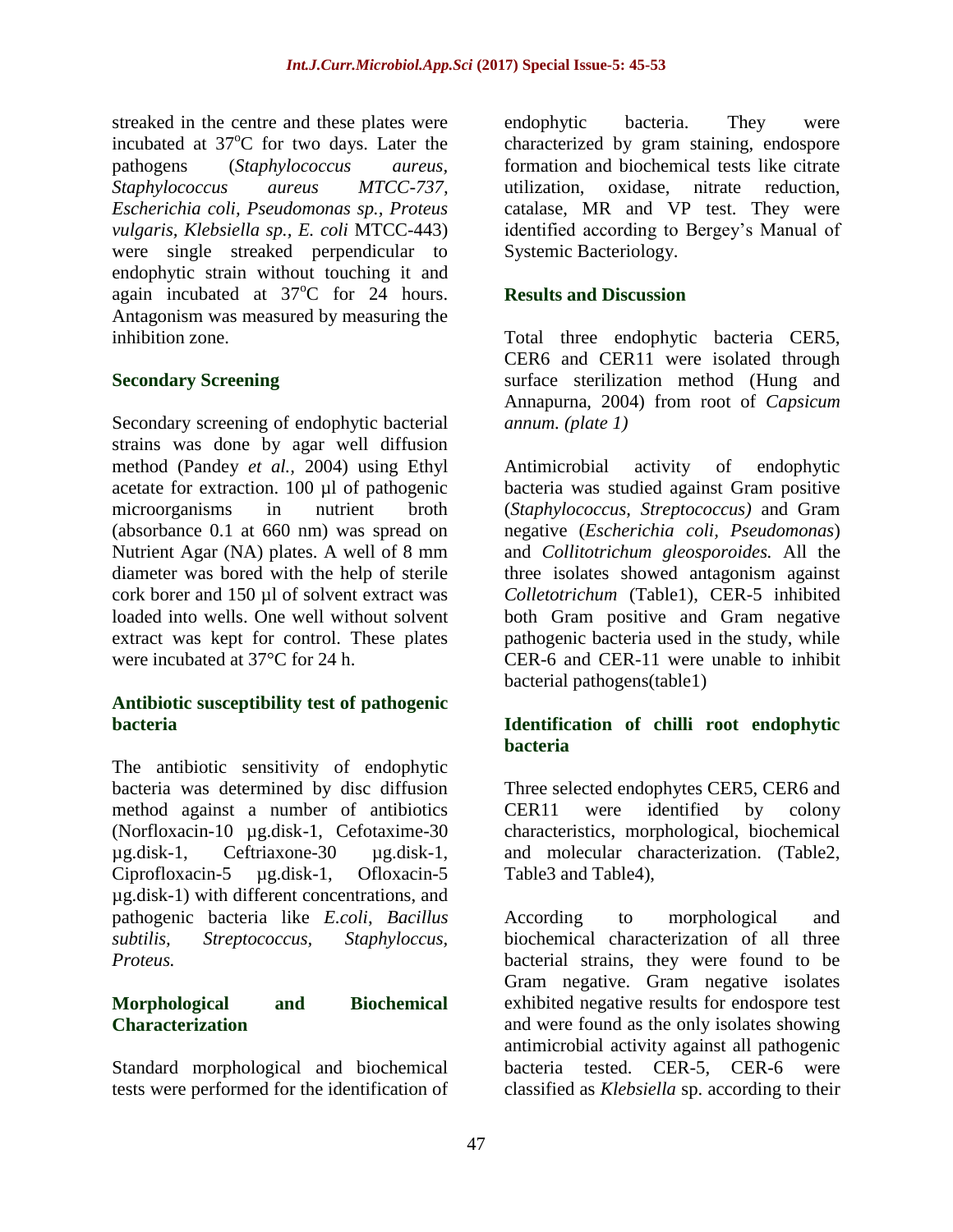physiological, endospore and biochemical tests (Goryluk, 2009). CER-5 strain was able to grow in presence of 6% NaCl, 0.1% phenol and 0.01% sodium azide. While CER-6 was found to be able to grow in the presence 8% NaCl, 0.1% phenol and 0.15% sodium azide. This shows that these two strains can even grow in such harsh conditions. Growth of CER-6 in presence of 0.15% sodium azide is noticeable although the growth was very less.

During biochemical characterization, CER-5 showed negative results for oxidase, positive results for nitrate reduction, and positive results for H2s production, catalase and indole production test, and VP test citrate utilization test while negative results for MR test. In contrast to the above strain, cer-11 showed negative results only for indole production test, MR test, VP test when performed. Based on the characteristics CER5 identified as *Klebsiella* sp, CER6 as *Klebsiella* sp and CER11 *Agrobacterium*. As CER5 showed both antifungal and antimicrobial activity, CER5 was subjected to molecular characterization by 16s rRNA partial gene sequencing and identified as *Klebsiella oxytoca* AVSCE5 (KM104324).

## **Antibiotic Susceptibility of Chilli root endophytic bacteria**

So far literature revealed that majority if the *Klebsiella* strains isolated from medical devices and hospital environment showed antibiotic resistant against broad spectrum of

antibiotics. *Klebsiella* organisms are resistant to multiple antibiotics. This is thought to be a plasmid-mediated property. β-lactamaces are constitutive are usually produced at low levels and provide resistance against ampicillin, amoxillin, ticarcillin. *Klebsiella pneumonia* carbapenemases (KPC; Ambler class A beta lactamaces) confer broad resistant and are associated with a higher mortality rate (>50%). Many isolates are a single sequence type, ST258. Susceptibility is limited to gentamycin, tigecycline, and colistin. As the CER5 is identified as *Klebsiella oxytosa* in order to rule out the hazardous antibiotic resistance property of the strain and antimicrobial activity were evaluated by secondary screening method using ethyl acetate extract.

## **Antibiotic susceptibility test of pathogenic bacteria**

In order to check the efficacy of antimicrobial activity of compounds produced by CER-5, CER-6, CER-11 isolates, a comparative study with respect to several known and available antibiotics was performed against CER5,CER6 and CER11as shown in the Table5, and normal soil microorganisms such as *Pseudomonas aureginosa* and *E.Coli* (Plaie2) and compared with clinical *Klebsiella.* Results revealed that endophytic *Klebsiella* CER5 is sensitive to antibiotics and not showed any antimicrobial activity against rhizospheric microorganisms.

| Sl.no | Isolate name | Colletotrichum | E.coli | Peudomonas | $\vert$ Streptococcus $\vert$ Staphyloccus |  |
|-------|--------------|----------------|--------|------------|--------------------------------------------|--|
|       | CRE-5        |                |        |            |                                            |  |
|       | CER-6        |                |        |            |                                            |  |
|       | $"FR-1"$     |                |        |            |                                            |  |

#### **Table.1** Anti-fungal activity and anti-bacterial activity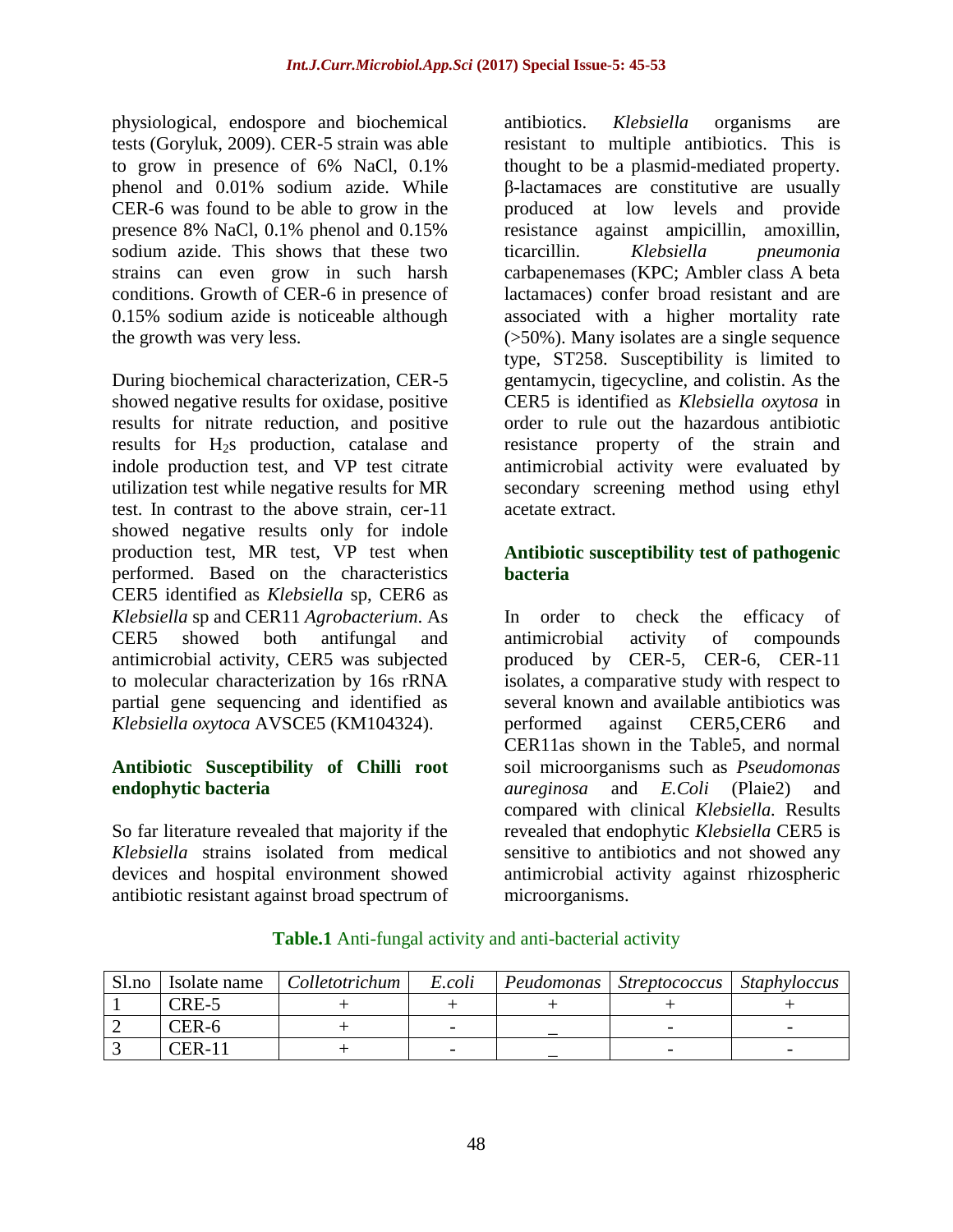#### *Int.J.Curr.Microbiol.App.Sci* **(2017) Special Issue-5: 45-53**

| Sl.no   Isolate | characters in agar Surface<br>Colony |                |        | Clouding   Sedimentation |
|-----------------|--------------------------------------|----------------|--------|--------------------------|
| name            | media                                | growth         |        |                          |
| CER-5           | White slimy raised colonies          | N <sub>0</sub> | Heavy  | No                       |
| CER-6           | White slimy raised colonies          | N <sub>o</sub> | Heavy  | N <sub>0</sub>           |
| $CER-11$        | White slimy raised colonies          | N <sub>o</sub> | Slight | N <sub>o</sub>           |

## **Table.2** Colony characteristics of chilli endophytic root

## **Table.3** Biochemical characteristics of chilli endophytic root

| Sl. | Isolate | Oxidase | Nitrate        | $H_{2S}$   | Catalase | Indole     | MR                       | VD.                      | Citrate     |
|-----|---------|---------|----------------|------------|----------|------------|--------------------------|--------------------------|-------------|
| no  | name    | test    | reduction test | production |          | production | test                     | test                     | utilization |
|     | CER-5   |         |                |            |          |            | $\overline{\phantom{0}}$ |                          |             |
| ∠   | CER-6   |         |                |            |          |            | $\overline{\phantom{0}}$ |                          |             |
|     | CER-11  |         |                |            |          |            | $\overline{\phantom{0}}$ | $\overline{\phantom{0}}$ |             |

## **Table.4** Morphological characteristics of chilli endophytic root

| Sl. no | Isolate name | Gram stain | Cell shape | Endospore | Motility | Tentative identification |
|--------|--------------|------------|------------|-----------|----------|--------------------------|
|        | CER-5        |            | Rod        |           |          | Klebsiella sp.           |
|        | CER-6        |            | Rod        |           |          | Klebsiella sp.           |
|        | $CER-11$     |            | Rod        |           |          | Agrobacterium sp.        |

## **Table.5** Antibiotic Susceptibility test

| Antibiotic disc                | CER <sub>5</sub> | CER <sub>6i</sub> | CER11     | Clinical Klebsiella as standard |
|--------------------------------|------------------|-------------------|-----------|---------------------------------|
| Norfloxacin-10 $\mu$ g.disk-1  | Sensitive        | Sensitive         | Sensitive | Resistant                       |
| Cefotaxime-30 $\mu$ g.disk-1   | Sensitive        | Sensitive         | Sensitive | Resistant                       |
| Ceftriaxone-30 $\mu$ g.disk-1  | Sensitive        | Sensitive         | Sensitive | Resistant                       |
| Ciprofloxacin-5 $\mu$ g.disk-1 | Sensitive        | Sensitive         | Sensitive | Resistant                       |
| Ofloxacin-5 $\mu$ g.disk-1     | Sensitive        | Sensitive         | Sensitive | Resistant                       |

## **Plate.1** Isolates of chilli endophytic root



## CER5 CER6 CER11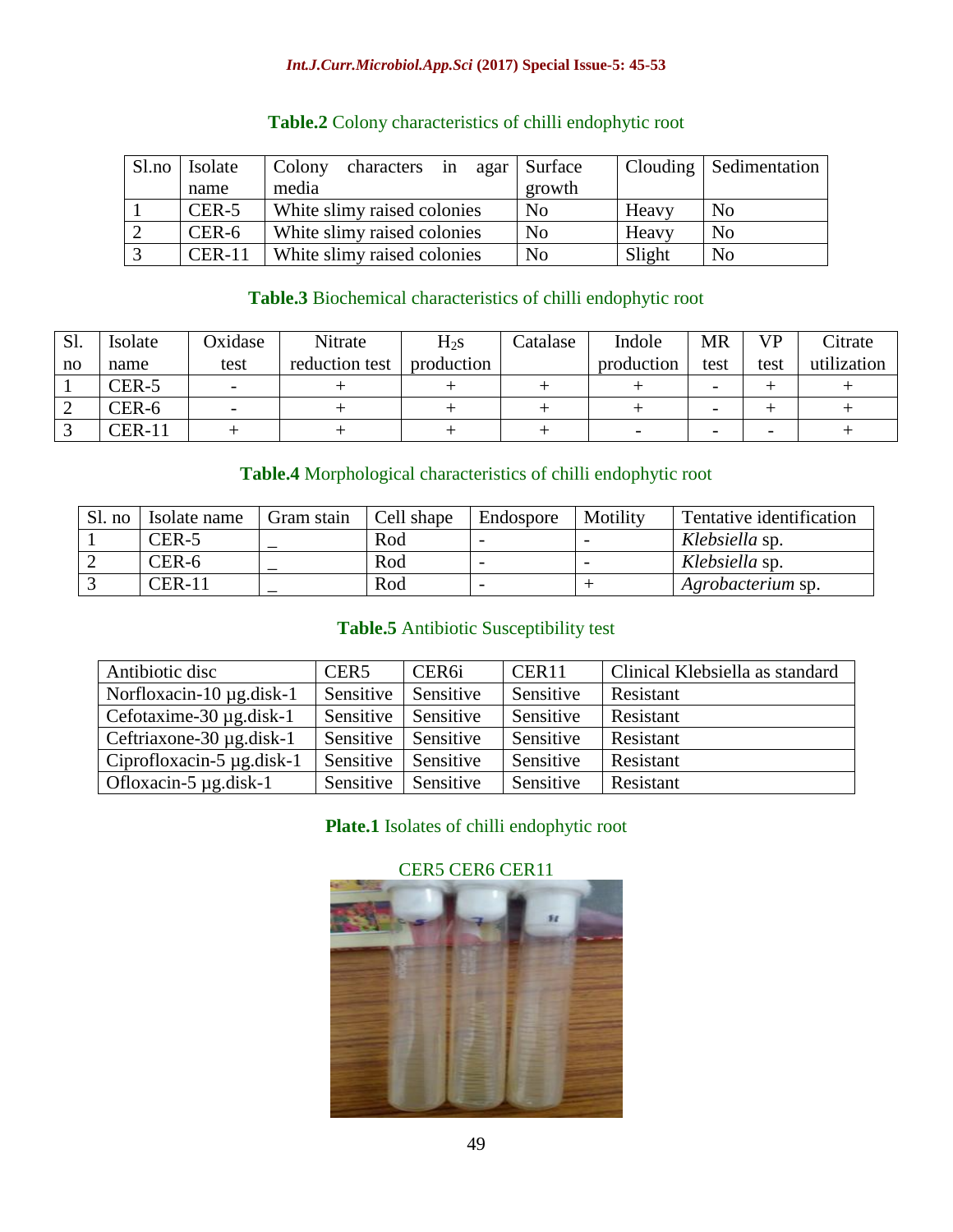



Pathogenic microorganisms now a day become resistant to the effective antibiotics (Bisht *et al.,* 2009). Hence, discovery of novel and effective antibiotics are necessary (O'Donnell *et al.,* 2010). In the recent time endophytes have emerged as novel source of antibiotics. In this study, endophytes from various parts of three different plants have been isolated. Till now there is no report about the isolation of endophytes from *Klebsiella*. This is for the first time endophytes showing antimicrobial activity are being reported from *Klebsiella.* This study evidenced that *Klebsiella* can be the potential but under exploited resources for endophytes. Bacterial endophytes isolated from Capsicum annum have shown promising inhibition activity against pathogenic bacteria (both Gram positive and Gram negative) used in the study. Shibumon *et al.,* (2010) reported about the isolation of 2, 3 Dihydroxy Benzoic acid as phenolic antimicrobial compound from acetonic fruit

extract of Flacourtia inermis roxb which showed strong antimicrobial activity against multi drug resistant bacteria (Shibhumon and Benny, 2010). It could be possible that such antimicrobial activity in the plant extracts may be due to endophytes inhabiting in it. Further there is also report about the chloroform fraction prepared from roots of F. jangomas and F. separia showing strong antimicrobial activity against pathogenic bacteria (Sarker *et al.,* 2011). Medicinal and endemic plants should be studied for endophytes as parts of these plants are expected to harbor rare and interesting endophytes for the production of natural and potential bioactive compounds (Strobel and Daisy, 2003)

As per our literature survey, antimicrobial compound from endophytic bacteria isolated from Capsicum annum has not been earlier reported. A total of 3 isolates of bacterial endophytes were isolated from Capsicum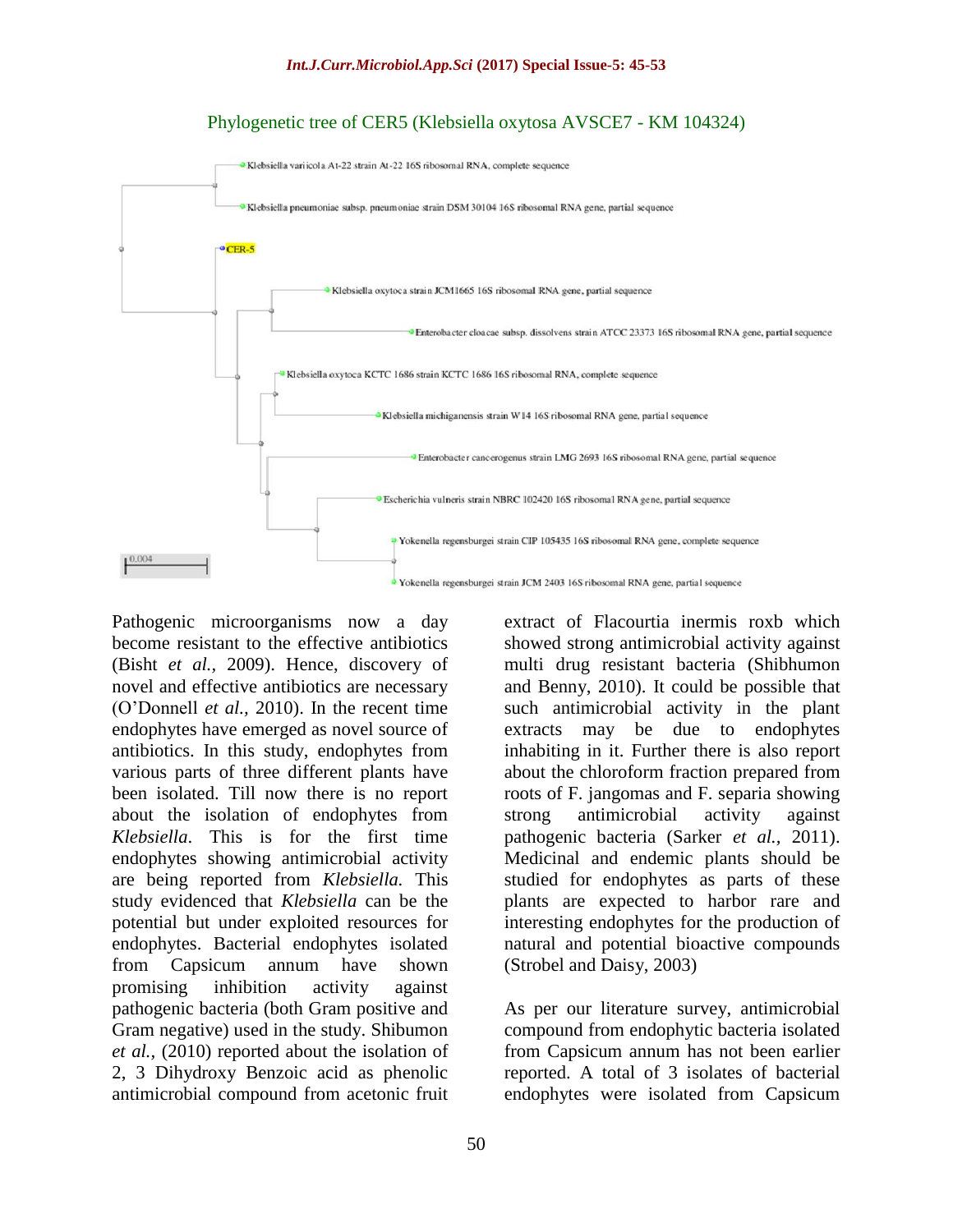annum. Out of these, one isolate CER-5, showed broad spectrum of antimicrobial activity against both Gram positive and Gram negative pathogenic bacteria used in the study. Bacillus sp., B. licheniformis, Paenibacillus sp., B. pumilus and B. subtilis bacterial endophytes have been isolated from medicinal plants and are reported to produce antibiotics (Madigan *et al.,* 2005). In another report, bacterial endophytes were isolated from different parts of Plectranthus tenuiflorus (medicinal plant in Saudi Arabia) and among all endophytes, Bacillus sp. exhibited the strong antimicrobial activity against human pathogenic bacteria tested (*Staphylococcus aureus, Escherichia coli, Klebsiella pneumoniae, Streptococcus agalactiae, Proteus mirabilis and Candida albicans)* (Deeb *et al.,* 2012).

The bacterial endophytes isolated from *Capsicum annum* (isolates CER-5,) in this study have shown promising antimicrobial activity against human pathogenic bacteria. The further study may lead to the development of potential antibiotic drug which is the need of the day. In present study endophytic *Klebsiella* isolated root showed strong microbial activity against pathogenic bacteria. It is also proved that it lost the multi drug resistant property due to its habituation inside the healthy tissue of host plant. It is a promising observation stating that this *Klebsiella oxytosa* can be used as an ecofriendly biofertilizer in vegetable crops. Further investigation need to be carried out β-lactamase producing plasmids in this strai

## **Acknowledgments**

Sincere thanks to the Department of Science and Technology, Ministry of Science and Technology, Government of India, New Delhi, for providing funding support under INSPIRE FELLOWSHIP-JRF No. DST/INSPIRE Fellowship/2015/IF150034.

## **References**

- Aly, A. H., Debbab, A, Kjer. J, Proksch. P. 2010. Fungal endophytes from higher plants: A prolific source of phytochemicals and other biochemical natural products. Fungal diversity, 41, 1-16. [http://dx.doi.org/10.1007/s13225-010-](http://dx.doi.org/10.1007/s13225-010-0034-4) [0034-4](http://dx.doi.org/10.1007/s13225-010-0034-4)
- Bacon, C. W., White, J. F. 2000. Microbial endophytes. Marcel Dekker, New York.
- Benny, P.J., Shibumon, G, Sunny, K, Cincy, G. 2010. 2, 3-Dihydroxybenzonic acid: An effective antifungal agent isolated from Flacourtia inermis fruit. Int. J. Pharma. Clin. Res., 2, 101-105.
- Bisht, R., Katiyar, A, Singh, R, Mittal, P. 2009. Antibiotic resistance – a global issue of concern. Asian J Pharm and Clin Res, 2, 34- 39.
- Cappuccino, J. G., Sherman, N. 1998. Microbiology: a laboratory manual 5th edition. (Benjamin Cummings: UK).
- Deeb, B. E. L., Fayez, K, Gherbawy, Y. 2012. Isolation and characterization of endophytic bacteria from *Plectranthus tenuiflorus* medicinal plant in Saudi Arabia desert and their antimicrobial activities. Journal of Plant Interactions, 1-9. http://dx.doi.org/10.1080/17429145.20 12.680077
- El-Mehalawy, A, A., Abd-allah, N.A, Mohamed, R.M, Abu-shay, M. R. 2005. Actinomycetes antagonizing plant and human pathogenic fungi II. Factors affecting antifungal production and chemical characterization of the active components. Int J Agric Biol, 7(2), 188-196.
- Goryluk, A., Reksoz-Burlag, H, Blaszcyk, M. 2009. Isolation and Characterization of bacterial endophytes of Chelidonium majus L.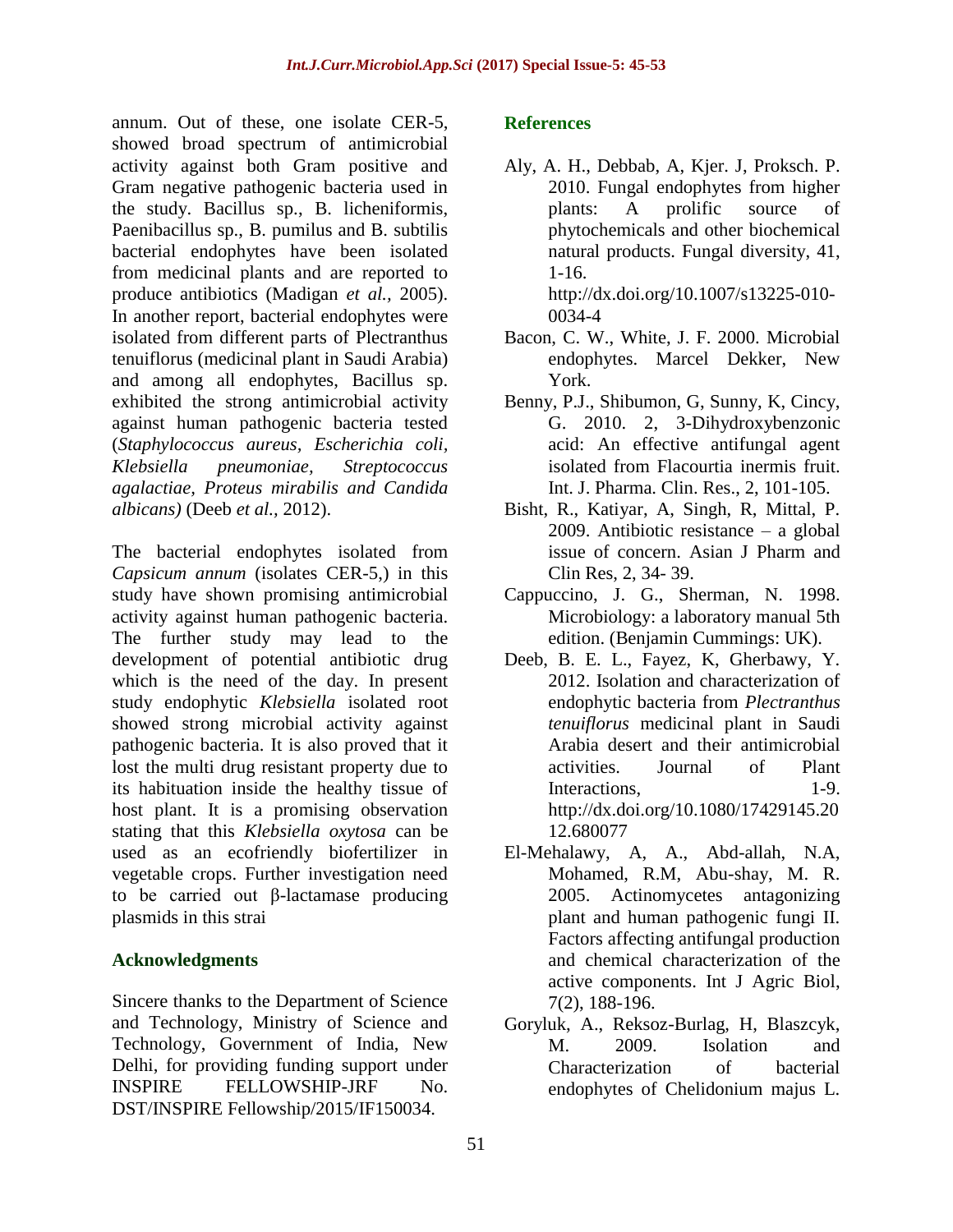Polish Journal of Microbiology, 58, 355-361.

- Hallmann, J., Quadt-Hallmann, A, Mahaffee, W. F, Kloepper, J. W. 1997. Bacterial endophytes in agricultural crops. Canadian Journal of Microbiology, 43, 895-914. http://dx.doi.org/10.1139/m97-131
- Hung, P. Q, Annapurna, K. 2004. Isolation and characterization of endophytic bacteria in soybean (Glycine sp.). Omonrice, 12, 92-101.
- Khan, A. V, Ahmed, Q. U, Mir, M. R, Shukla, I, Khan, A. A. 2011.Antibacterial efficacy of the seed extracts of Melia azedarach against some hospital isolated human pathogenic bacterial strains. Asian Pacific Journal of Tropical Biomedicine, 452-455. <http://dx.doi.org/10.1016/s2221-1691> (11)60099-3
- Korzybski, T., Kowszyk-Gifinder, Z, Kurytowicz, W. 1978. Antibiotics: origin, nature, and properties. Washington, D.C.: American Society for Microbiology.
- Lima, A.O.S., Quecine, M. C, Fungaro, M. H. P, Andreote, F. D, Maccheroni, J. R. W, Araújo, W, L. 2005. Molecular characterization of a ß-1,4 endoglucanase from an endophytic Bacillus pumilus strain. Applied Microbiology and Biotechnology, 68, 57-65.

http://dx.doi.org/10.1007/s00253-004- 1740-1

MADIGAN, M., MARTINKO, J, PARKER, J. 2005. Biology of. Brock; New York, NY: Prentice Hall, 1088 p. O'DONNELL, F., SMYTH, T., J., P., RAMACHANDRAN, V., N., SMYTH, W., F. 2010. A study of the antimicrobial activity of selected synthetic and naturally occurring quinolines. Int J Antimicrobial Agent.

35, 30–38.

- Oskay, M., Tamer, A, U, Azeri, C. 2004. Antibacterial activity of some actinomycetes isolated from farming soils of Turkey. African journal of biotechnology, 3(9), 441-446.
- Pandey, B., Ghimire, P, AgrawaL, V, P. 2004. Studies on antibacterial activity of the actinomycetes isolated from the Khumbu region of Nepal. J. Bio. Sci., 23, 44-53.
- Pleban, S., Chernin, L, Chet, I. 1997. Chitinolytic activity of an endophytic strain of Bacillus cereus. Letters in Applied Microbiology, 25, 284-288. http://dx.doi.org/10.1046/j.1472- 765x.1997.00224.x
- Rosenblueth, M., E. Martines-Romero. 2006. Bacterial endophytes and their interaction with hosts. APS, 19, 827- 837. http://dx.doi.org/10.1094/mpmi-19-0827
- Ryan, R., P, Germaine, K, Franks, A, Ryan, D, J, Dowling, D. N. 2008. Bacterial endophytes: Recent developments and applications. FEMS Microbial. Lett, 278, 1-9. http://dx.doi.org/10.1111/j.1574- 6968.2007.00918.x
- Sarker, G.C., Zohan, R, Alam, M. B, Islam, M, D, S, Mosaddik, M, A, Haque, Karamul, M, E. 2011. Antibacterial activity of Flacourtia jangomas and Flacourtia sepiaria. Int. J. of Pharm. & Life sci., 2, -883.
- Singh, N., Kumar, R.K.S, Malik, D.K, Grewal, A. 2013. Morphological, physiological and biochemical characterization of bacteria Isolated from pineapple juice. Asian J. Exp. Biol. Sci., 4(4), 651-653.
- Srivastava, D., Sheikh, S, Prabhuji, S, K., Rao, G.P, Tripath, A, Sribastava, R. 2012. In vitro antibacterial activities of Flacourtia jungomas (Lour.) Raeus. Fruit extracts Medicinal Plants-